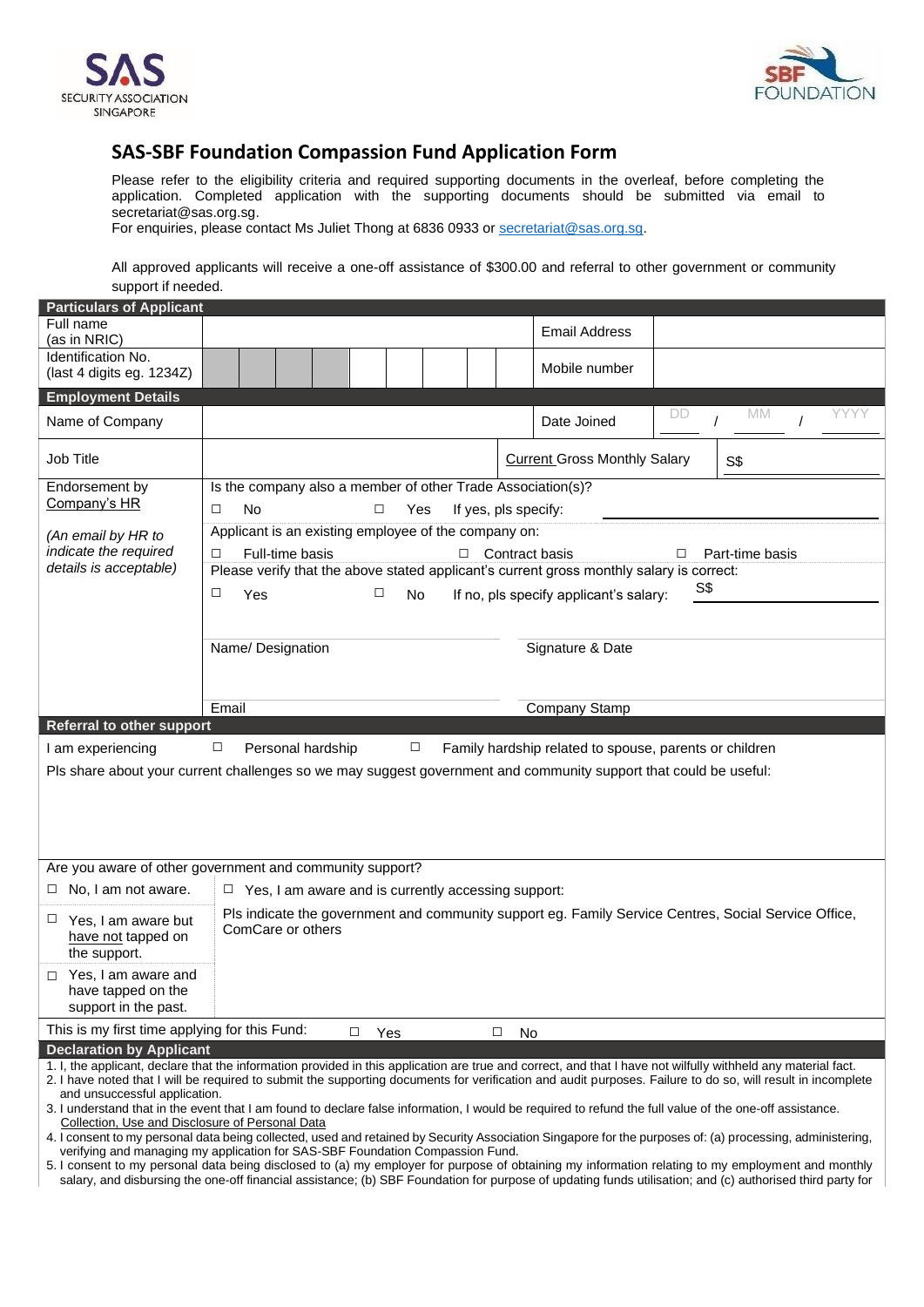audit purposes. I consent to my employer providing Security Association Singapore with information that Security Association Singapore may require to process my application.

- 6. I consent to be contacted by Security Association Singapore and SBF Foundation via email, text messages, calls and/or post for matters relating to my application as well as to obtain my opinion/feedback on such matters.
- 7. I understand the decision made by Security Association Singapore on the outcome of this application shall be final. If the application is successful, I will be informed via email approximately 3 weeks from date of application.

| <b>Name of Applicant</b>                                                                                                                                                                                                                                                                                                                                                                                                                                                                                                                                                                            | <b>Signature of Applicant</b> |                                                                                                                                                                                                                                        | <b>Date</b>      |  |  |  |
|-----------------------------------------------------------------------------------------------------------------------------------------------------------------------------------------------------------------------------------------------------------------------------------------------------------------------------------------------------------------------------------------------------------------------------------------------------------------------------------------------------------------------------------------------------------------------------------------------------|-------------------------------|----------------------------------------------------------------------------------------------------------------------------------------------------------------------------------------------------------------------------------------|------------------|--|--|--|
| <b>Eligibility Criteria</b>                                                                                                                                                                                                                                                                                                                                                                                                                                                                                                                                                                         |                               | <b>Supporting documents</b>                                                                                                                                                                                                            |                  |  |  |  |
| Monthly gross salary \$3000.00 and below<br>a.<br>Experiencing hardships due to sudden, unexpected crisis at<br>b.<br>personal or family level.<br>And Industry specific criteria of<br>Full-time employees of member company with a minimum 6<br>c.<br>months of service in the company.<br>Singaporeans and PR.<br>d.<br>Employee has not accessed same or similar support from<br>е.<br>other trade associations.<br>Employee is currently not receiving any support from<br>f.<br>government or community agencies for daily expenses e.g.<br>transport, meals.<br><b>For Official Use Only</b> |                               | Example (Where applicable or upon request)<br>1. death certificate of a family member<br>2. doctor's memo or report                                                                                                                    |                  |  |  |  |
| To be completed by Preparer:<br>А.                                                                                                                                                                                                                                                                                                                                                                                                                                                                                                                                                                  |                               |                                                                                                                                                                                                                                        |                  |  |  |  |
| Date application received:                                                                                                                                                                                                                                                                                                                                                                                                                                                                                                                                                                          |                               |                                                                                                                                                                                                                                        |                  |  |  |  |
| Tick if the verifications are completed:                                                                                                                                                                                                                                                                                                                                                                                                                                                                                                                                                            |                               |                                                                                                                                                                                                                                        |                  |  |  |  |
| □ Employer/company is a member of the SAS<br>□ HR has provided the details and endorsement on the<br>application form or via email<br>$\Box$ Applicant has provided supporting documents                                                                                                                                                                                                                                                                                                                                                                                                            |                               | □ Applicant met primary criteria<br>□ Applicant met industry-criteria criteria<br>□ If applicable, other Association(s) has verified that employee<br>has NOT successfully applied before, for other SBF<br>Foundation Compassion Fund |                  |  |  |  |
| Recommendation for:                                                                                                                                                                                                                                                                                                                                                                                                                                                                                                                                                                                 |                               |                                                                                                                                                                                                                                        |                  |  |  |  |
| Application is SUPPORTED / NOT SUPPORTED                                                                                                                                                                                                                                                                                                                                                                                                                                                                                                                                                            |                               |                                                                                                                                                                                                                                        |                  |  |  |  |
| □ Supported. Application met requirements<br>$\Box$ Not supported. Application did not meet requirements (to specify):                                                                                                                                                                                                                                                                                                                                                                                                                                                                              |                               |                                                                                                                                                                                                                                        |                  |  |  |  |
| □ Supported. Application did not meet requirements (to specify) but is supported due to (to specify reasons):                                                                                                                                                                                                                                                                                                                                                                                                                                                                                       |                               |                                                                                                                                                                                                                                        |                  |  |  |  |
| Applicant will be provided with information, via email, on other government and community resources as follows (to specify):                                                                                                                                                                                                                                                                                                                                                                                                                                                                        |                               |                                                                                                                                                                                                                                        |                  |  |  |  |
| (Name)                                                                                                                                                                                                                                                                                                                                                                                                                                                                                                                                                                                              |                               | (Designation)                                                                                                                                                                                                                          | (Signature/Date) |  |  |  |
| To be completed by Reviewer and Approver:<br>В.                                                                                                                                                                                                                                                                                                                                                                                                                                                                                                                                                     |                               |                                                                                                                                                                                                                                        |                  |  |  |  |
| <b>Application is APPROVED / NOT APPROVED</b>                                                                                                                                                                                                                                                                                                                                                                                                                                                                                                                                                       |                               |                                                                                                                                                                                                                                        |                  |  |  |  |
| <b>Reviewed by:</b>                                                                                                                                                                                                                                                                                                                                                                                                                                                                                                                                                                                 |                               |                                                                                                                                                                                                                                        |                  |  |  |  |
| (Name)                                                                                                                                                                                                                                                                                                                                                                                                                                                                                                                                                                                              |                               | (Designation)                                                                                                                                                                                                                          | (Signature/Date) |  |  |  |
| Approved by:                                                                                                                                                                                                                                                                                                                                                                                                                                                                                                                                                                                        |                               |                                                                                                                                                                                                                                        |                  |  |  |  |
| (Name)                                                                                                                                                                                                                                                                                                                                                                                                                                                                                                                                                                                              |                               | (Designation)                                                                                                                                                                                                                          | (Signature/Date) |  |  |  |